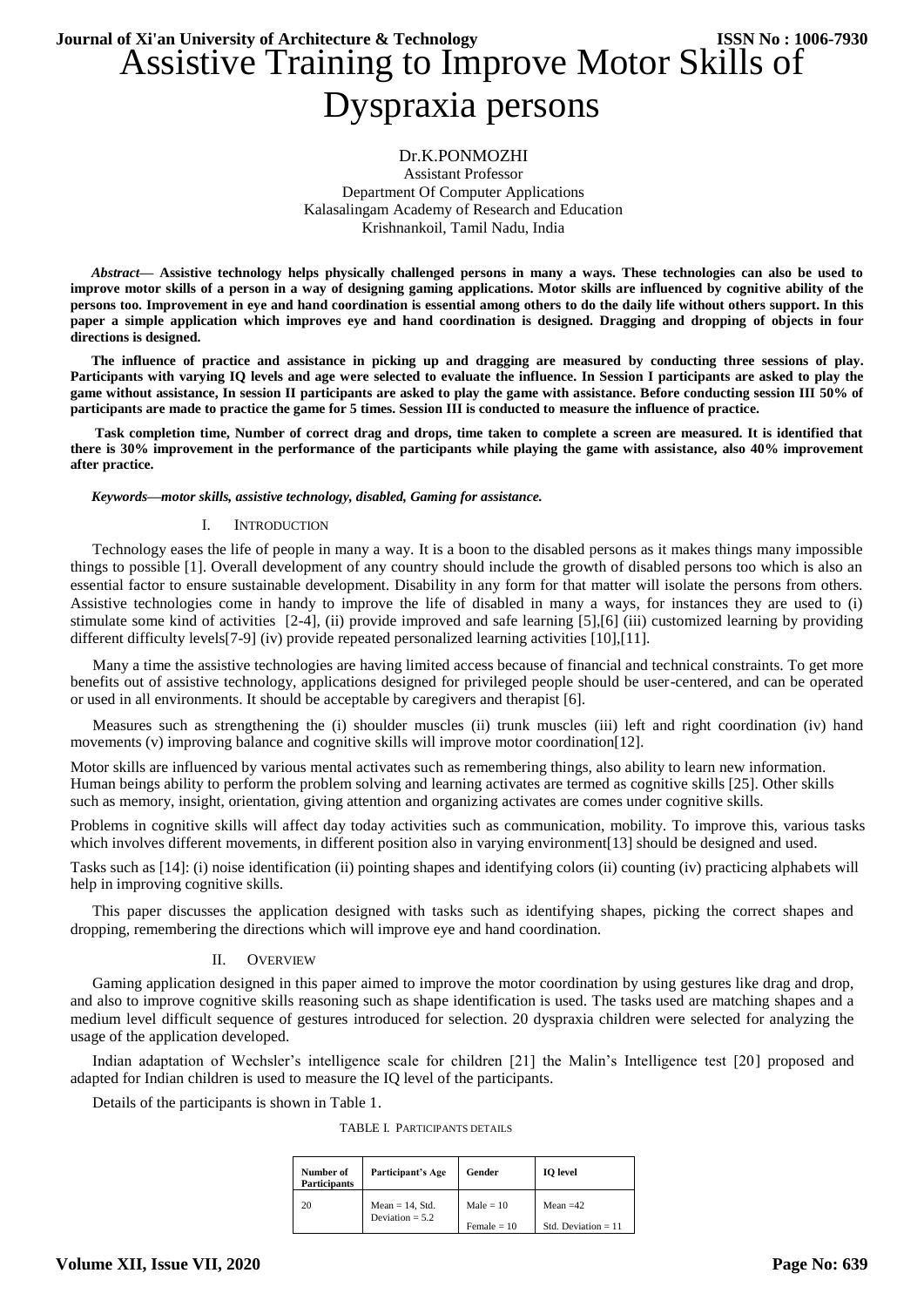# III. RELATED WORK

Application development based on Gesture interactions is facilitated by development of many motion tracking technologies. To track the motion of human body parts they provide software tools for instance Kinect,

To name a few Nuitrack, motionbuilder etc. are technologies that promotes the creation of gesture based applications. By using these technologies we can detect facial expressions [7], interventions for cognitive based applications [19], eye-hand coordination[18], and Whole body interactions[22] are used in applications such as SensoryPaint [22].

In the area of therapeutic assistance [14], educational applications, social interactions especially for kids are geared up now a day.

Learning of new information happens through interaction between body and the environment [15]. As stated by Embodied cognition theory there is an influence of body in the actions and reactions of mind, the mind is not only connected to the body but that the body influences the mind [16]. Interactions with environment in the way of training will influence cognitive developments too. Embodied learning has its role in human-computer interaction [17] field also, to create better assistive devices.

Limited infrastructure and facilities like electricity, internet access, devices for accessing and using applications and assistive devices are the de-motivator of wide spread acceptance of the assistive devices and applications. Developing countries like India usage of assistive devices is very less due to the above mentioned factors.

Low schooling attainment and poverty due to disability is evident in many developing countries has been identified by the study conducted in 14 countries by World Bank [23]. One among the cause is expensive technology and unavailability of reusable devices in many persons also foe many applications.

For an application to be usable it should be (i) affordable (ii) possibility of customization for many users (iii) accessible through many devices.

This study and application development bear these factors in mind and developed the application using python a freeware and can be accessed through varying type of devices.

## IV. APPLICATION DESIGN

### *A. Design overview*

Similar shape matching, counting number of similar shapes, dragging a specific shape and dropping in the destination, Alphabet symbols for matching are the concepts used in the application. These techniques will improve motor skills, memory, learning skills. Implicitly the participants will also be familiar with directional or spatial aspects too.

Application is designed to address the issues such as (i) personalized accessing i.e. the level of difficulty can be adjusted as needed by the participants. This will show different screens and difficult combination of selection (ii) Adaptable accessing (i.e). can be accessed using any kind of devices such as laptop, smart phones etc. It also allows users to interact with any type of devices such as touch screen, mouse.

There are three tasks in this application. (i) One is for matching the shapes. Five different shapes are used for identification. Same colored objects are used for initial screen and color and number of different shapes are introduced gradually. Figure 1 shows the initial screen of task 1. Figure 2 shows the last screen of task 2.



Figure 1: Screen 1 of task 1



Figure 1: Screen 10 of task 1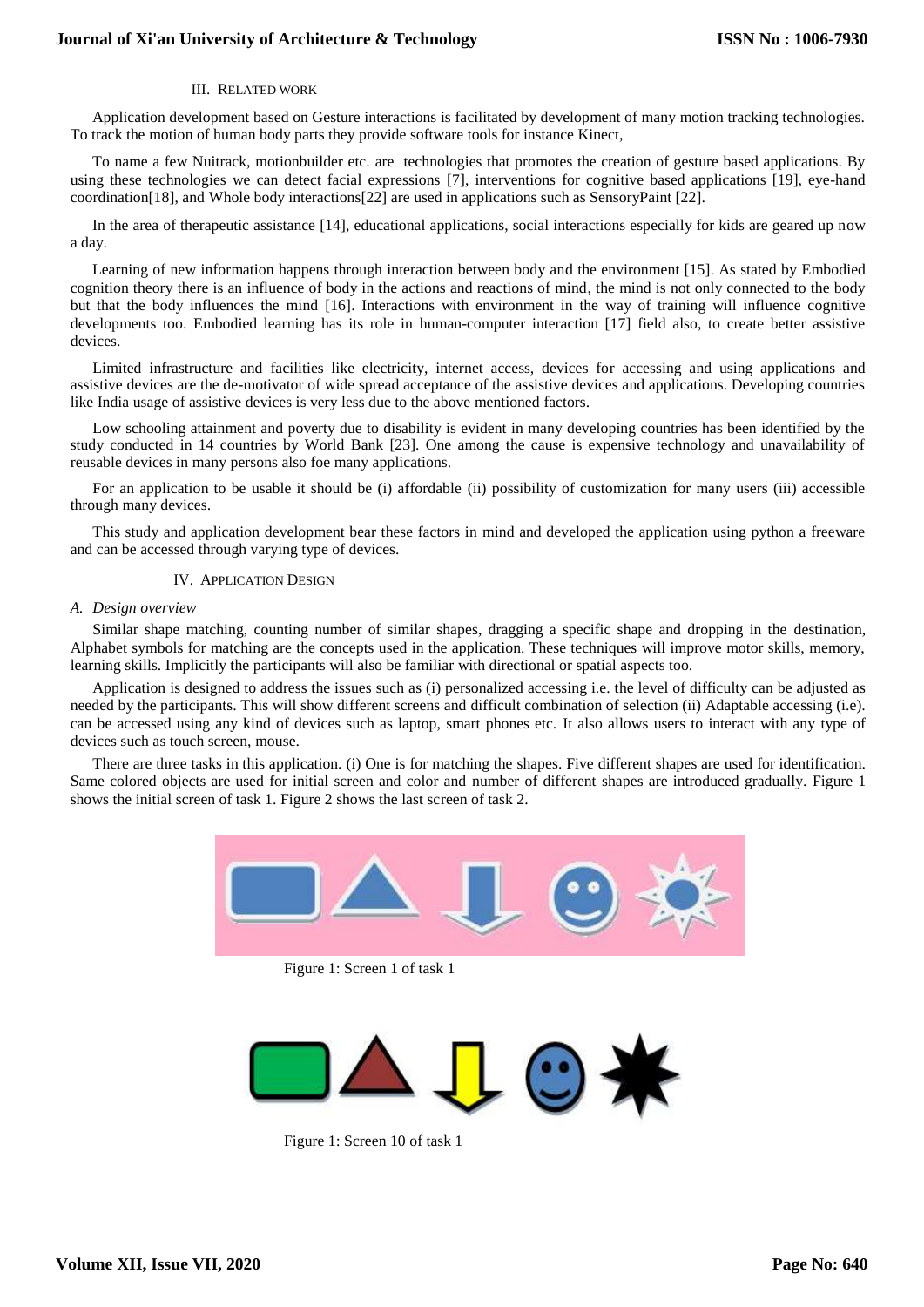(ii).Dragging a specific shaped object and dropping it in to matched object, in this difficulty level increased gradually by introducing colored objects, and destination in different directions. Initial screen is shown in figure 3. The direction information is shown as a hint Figure 4 shows screen with directional assistance of task2.



Figure 3: Screen 1 of task 2



Figure 4: Screen with assistance in task 2

(iii) Remembering Alphabets, and counting is the third task to improve memory. For each task 10 screen are used. First screen shows with only three alphabets which is shown in figure 5, gradually the number of alphabets are increased. Final screen of the task is shown in figure 6.



Figure 5: First Screen of task 3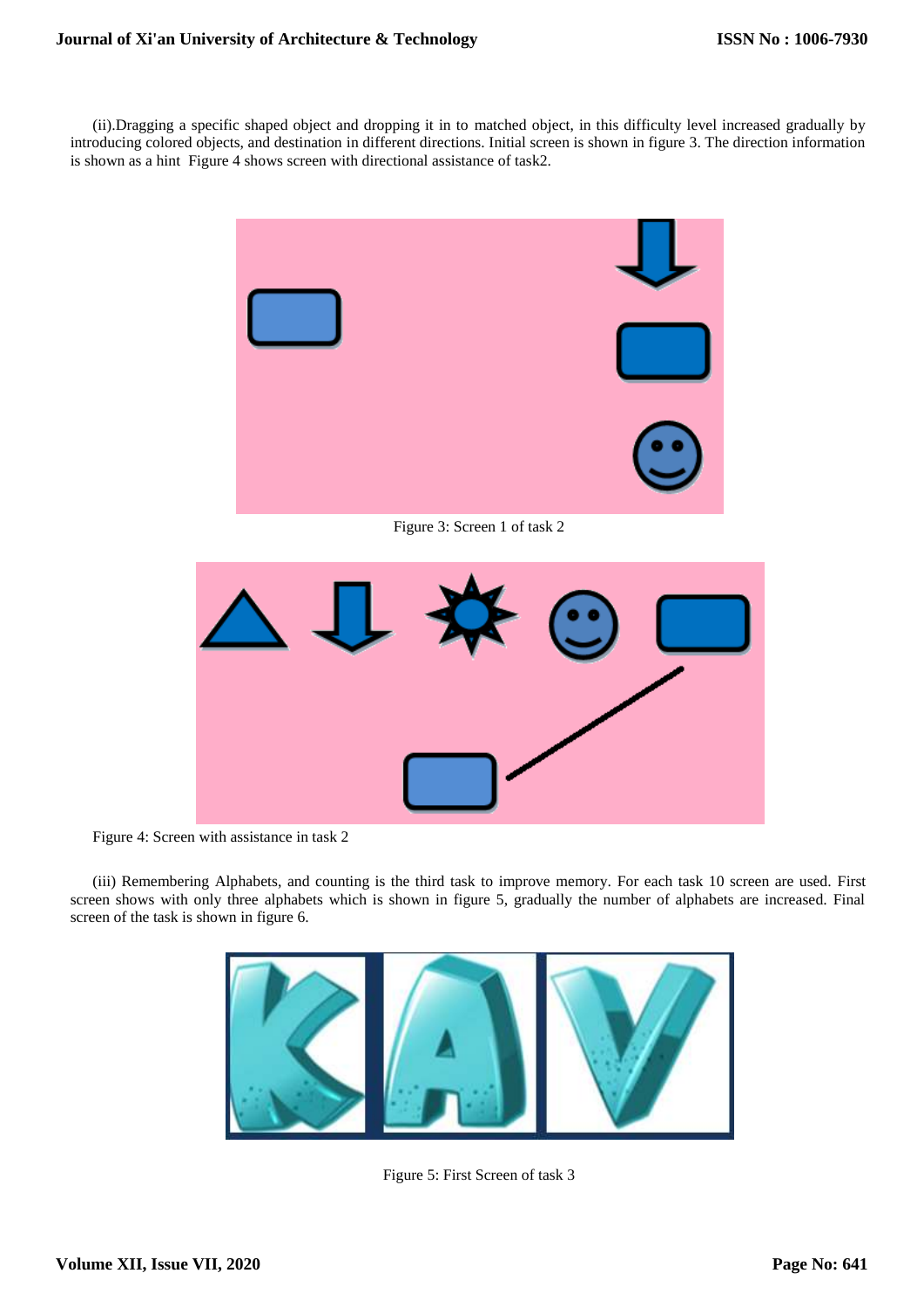

Figure 6: Screen 8 of task 3

Audio Visual feedback for the participants is given to motivate the performance.

# *B.* Evaluation

First session of play is conducted with assistance. Assistance is given in verbal form by default. In case the participant needs voice assistance they have to press the audio button. Third session is used to compute the influence of the practice. Half the number of participants is permitted to practice the play form 5 times. Time taken to complete single screens and the total time taken to complete the entire session are compared with second session. Before starting the both the sessions instruction for the play and level selection options, game winning situation will be given. Every screen's completion time in both sessions will be calculated. Total time taken for the entire session, the screen for which assistance required, and number of screens for which assistance required are calculated.

## *C.* Result

Individual Participants performance is measured. Influence of assistance is measure by comparing the time taken to complete the entire session  $I \& II$ . Figure 7 shows participant's performance in Session I and session II.



Figure 7: Completion time of task 1

### (i) Influence of practice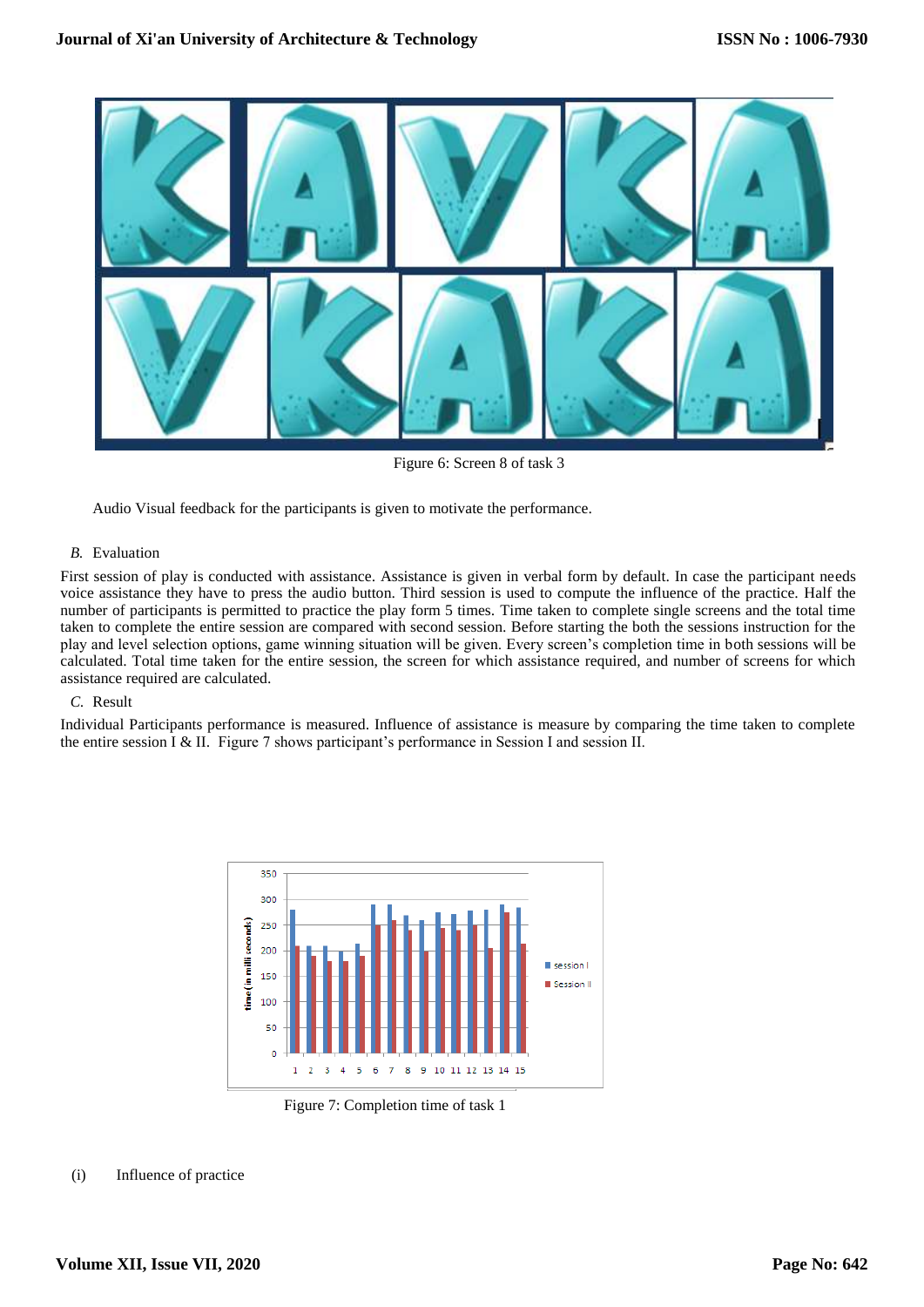# **Journal of Xi'an University of Architecture & Technology**

This has been measured by comparing the time take to complete every screen in session III by participants taken practice and those who do not taken practice are compared. 50% of participants are asked to practice the same set of screens and difficulty level for 5 times. A test was conducted for both the participants who were practiced the game and non-practiced participants. Time taken to complete the screen by practiced participants is less upto 35% compared to others. For shape finding they find it easier than alphabets. Comparison of practice is shown in figure 8.



Figure 8: Comparisons of practiced and non-practiced participants

# (ii) Influence of Assistance

Number of screens completed with assistance and number of screens completed without assistance are compared for every participant. Figure 9 shows the completion time of session I and II. It is evident that participants complete the task faster with assistance. Participants with IQ level higher than the others completed screens without assistance faster than others.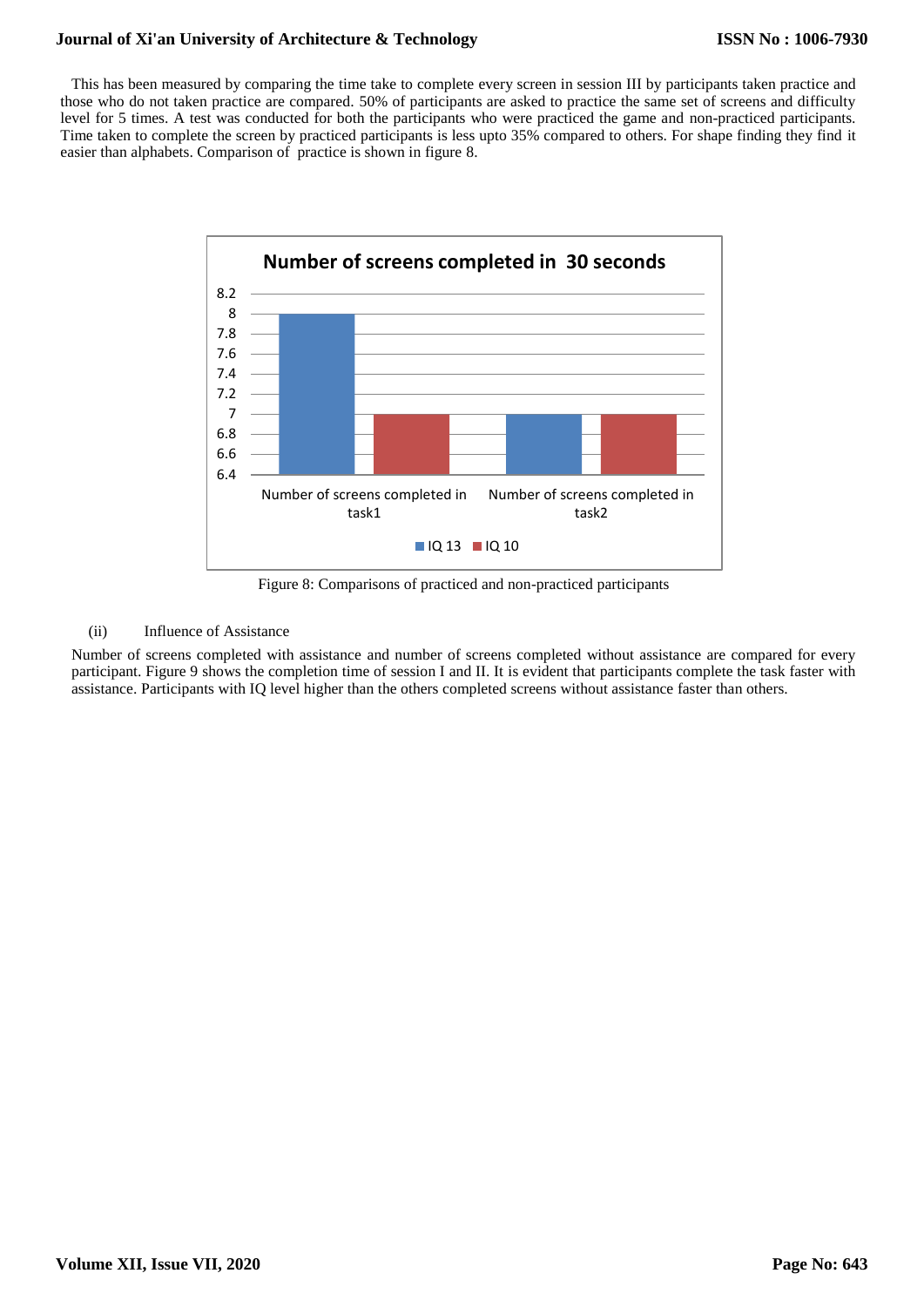

Figure 9: completion time

Total time taken to complete a session and total number of screens and the screens actually completed are calculated. Task 1 is based on shapes, where as in task two it is a combination of count, direction, color along with shape mapping. Figure 10 shows the number screens completed in task1 and task2. There is less number screen completion in task 2 because of the difficulty level.



Figure 10: number of screens completed in task 1 and task2

### Conclusion

.

Lack in Cognitive and motor skills among children make them feel aloof and they cannot mingle with people. By practice, children with these two issues can improve their skills. So, we developed an application to improve these skills and through experiments we ensured that through practice and assistance, these people can also move along with the society within a stipulated period of time.

While evaluating, it is found that the participants felt difficulty in doing two things simultaneously i.e. the time taken to match same color shapes is easier for them than to match shapes with varying color. This component also varies depending upon assistance. In future, we plan to analyze the impact of color in recognition, female and male performance variations if any.

 In Alphabet counting there is a slight difficulty because there are two activities involved one is remembering the alphabet, also the count. Simultaneous tasks needs even more practice. By designing games and make the students practice will help them.